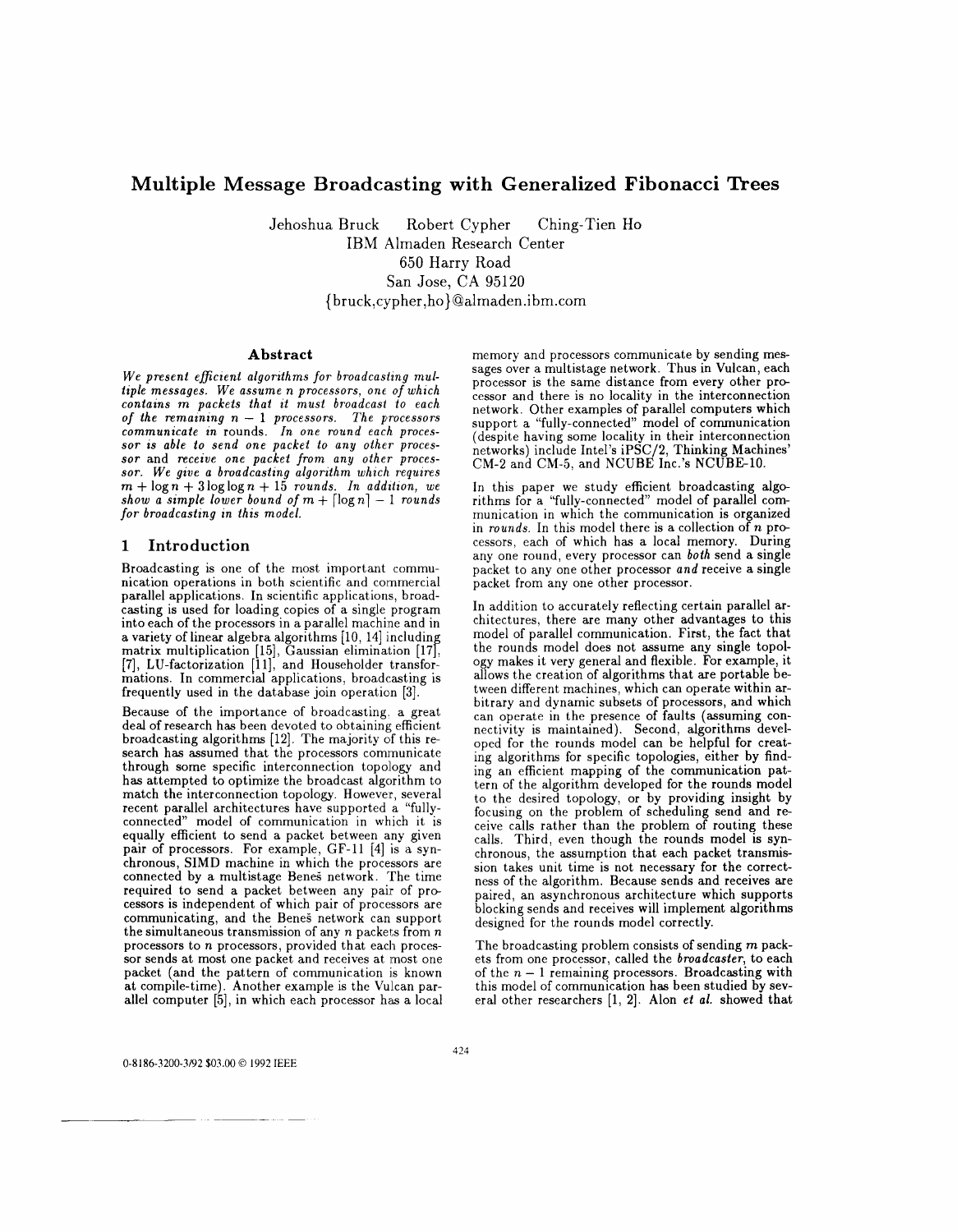when *n* is a power of 2, or when *n* is a prime such that 2 is a generator of the multiplicative group modulo *n*, broadcasting  $m = 1$  packet requires exactly  $\lceil \log n \rceil$ rounds<sup>1</sup> [1]. Alon *et al.* also showed that for arbitrary *n*, broadcasting  $m = 1$  packet can be performed in 2 [log *n*] rounds, and they considered fault-tolerant broadcasting algorithms [1]. Bar-Noy and Kipnis gave an algorithm for arbitrary *n* which broadcasts m packets in  $m+2\log n - O(1)$  rounds [2].

In this paper we will present a broadcasting algorithm that requires only  $m + \log n + 3\log \log n + 15$  rounds and works for arbitrary values of *n.* Therefore, when *n* is large compared to m, the algorithm presented here is almost twice as fast as the fastest previously known algorithm. In addition, we show a simple lower bound of  $m + \lceil \log n \rceil - 1$  rounds, so the algorithm presented here is within an additive  $O(\log \log n)$  term of optimal. Finally, it should be noted that a numof optimal. Finally, it should be noted that <sup>a</sup> num- ber of broadcasting algorithms have been designed for different models of communication. For example, the hypercube algorithm developed by Ho [13] yields an  $m + \log n - 1$  rounds algorithm when *n* is a power of 2, exactly matching the lower bound mentioned above. However, no efficient technique is known for extending this algorithm to the case of arbitrary values of *n*. Also, optimal broadcasting algorithms have been developed for a model of communication in which each processor is only allowed to send *or* receive a single packet in <sup>a</sup> round [8, 9]. Although this more restricted model of communication does match some existing parallel architectures, other existing architectures allow simultaneous sends and receives l4, 5], and it is likely that many future architectures will support simultaneous sends and receives.

The remainder of this paper is organized as follows. In Section 2 we give the lower bound and briefly review techniques for efficient broadcasting. In Section 3 we define a class of trees, which we call "Generalized Fibonacci Trees", and prove certain properties of these trees. Section 4 then shows how these Generalized Fibonacci Trees can be used to obtain an efficient broadcasting algorithm.

#### 2 Preliminaries

We begin by proving a simple lower bound. Many similar lower bounds have been shown for related problems [1, 12].

### 2.1 Lower Bound

Lemma 2.1 *Broadcasting* m *packets among n processors requires* at least  $m + \lceil \log n \rceil - 1$  *rounds.* 

**Proof:** The broadcaster needs  $m-1$  rounds to send out all but one of the packets. Let I denote the last packet which is sent from the broadcaster. Because in anyone round each processor that contains a copy of  $l$  can send  $l$  to at most one other processor, the number of processors containing I can at most double per round. Therefore, it takes at least  $\lceil \log n \rceil$  rounds to distribute *l* to all of the processors, and the broadcast requires at least  $m + \lceil \log n \rceil - 1$  rounds.  $\Box$ 

#### 2.2 Broadcast Based on One Spanning Tree

One very simple technique for broadcasting is to create a single tree which spans the *n* processors and which is rooted at the broadcaster. The broadcaster begins by sending a copy of its first packet to each of its children. The broadcaster then repeats this process for each of the remaining  $m - 1$  packets. Whenever a node receives a packet, it sends copies of the packet to each of its children.

Different spanning trees can be used, yielding broadcasting algorithms with different running times. One frequently used spanning tree is the *binomial tree [18],* which is naturally derived from a recursive doubling algorithm. When a single spanning binomial tree is<br>used, the broadcast requires m[log n] rounds. Therefore, except for when  $m = 1$  (in which case the binomial tree algorithm is optimal), this algorithm is far from optimal. When a Hamiltonian path is used (which is a special case of a spanning tree), the broadcast requires  $m + n - 2$  rounds.

A more efficient algorithm is obtained by using a single almost complete binary tree. An almost complete binary tree of *n* nodes, where  $2^{h-1} - 1 < n \le 2^h - 1$ , is a binary tree derived from a  $2^h - 1$  node complete binary tree by removing  $2^h - 1 - n$  nodes at the bottom level from right to left. This version of single spanning tree broadcasting algorithm requires  $2m + 2 \log n - O(1)$ rounds, which is approximately a factor of 2 greater than the lower bound given above.

### 2.3 Broadcast Based on Multiple Spanning Trees

A more efficient technique for broadcasting is to create *d* different *d*-ary trees, each of which spans the  $n-1$ processors other than the broadcaster. The broadcaster then sends its packets to the roots of these *d* trees in a round-robin fashion, with each packet being sent to only a single such root. Each processor which is an internal node in one of the spanning trees is responsible for sending copies of the packets which it receives from its parent in that spanning tree to all of its children in that spanning tree. The advantage copy of each packet, so the time required is proportional to m rather than *2m.*

A challenge with this approach is arranging the spanning trees so that each node has a total of at most d children in all of the spanning trees. This is required so that each node has time to distribute copies of the packets that it has received to each of its children before receiving another round of packets from its parents. Another challenge with this approach is scheduling the communications so that each processor sends at most one packet per round and receives

<sup>&</sup>lt;sup>1</sup>Throughout this paper,  $log n$  will denote the base-2  $log a$ rithm of *n*.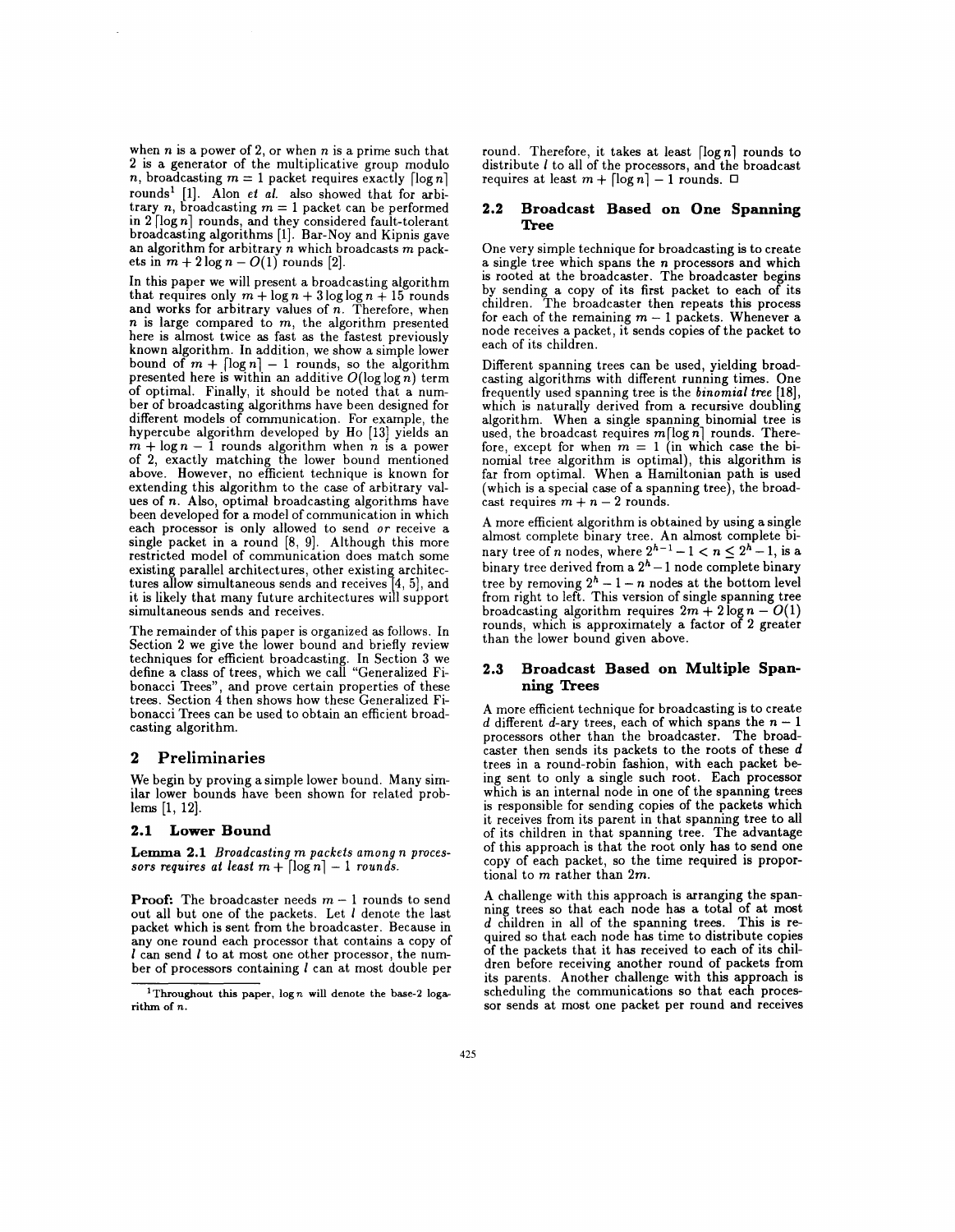at most one packet per round. Despite these difficulties, this approach has been used with  $d$  almost complete *d*-ary trees to obtain an algorithm which requires  $m + 2 \log n - O(1)$  rounds [2].

Also, in the special case where *n* is a power of 2, an algorithm [13] based on the combination of the edgedisjoint spanning trees [16] and the binomial tree of the hypercube can be used. This algorithm requires only  $m + \log n - 1$  rounds, thus exactly matching the lower bound proven above. However, no efficient technique is known for extending this algorithm to the case of arbitrary values of n.

#### 3 Generalized Fibonacci Trees

Definition 3.1 A *full* d-ary tree is a d-ary tree in which each node has either 0 or d children.

The following lemma can be proven with a straightforward induction.

Lemma 3.2 *A full d-ary tree T with x internal nodes contains exactly*  $x(d-1) + 1$  *leaf nodes.* 

**Definition 3.3** A tree  $T$  is a treetop of tree  $T'$  if  $T$  is a connected subgraph of *T'* and *T* contains the root of  $T'$ .

**Definition 3.4** Given any integers  $d \geq 2$  and  $t \geq 0$ , an order-t d-ary *generalized Fibonacci tree*, denoted  $FT_d(t)$ , is defined as follows.  $FT_d(t)$ , where  $0 \leq t < d,$ has only one node. To obtain  $FT_d(t)$ , where  $t > d$ ,<br>first create a forest consisting of the trees  $FT_d(t -$ 1),  $FT_d(t-2), \cdots, FT_d(t-d)$ , then add one additional node (which will be the root of  $FT_d(t)$ ), and finally connect this additional node to the root of each of the trees  $FT_d(t-1), FT_d(t-2), \cdots, FT_d(t-d)$ .

Figure 1 shows an example of  $FT_2(6)$  and Figure 2 shows an example of  $FT_3(6)$ . It can be easily seen by induction that an  $FT_d(t)$  is a *full* d-ary tree. We now define a labeling of the nodes in an  $FT_d(t)$ .

Definition 3.5 The *base-x labeling* of a generalized Fibonacci tree  $FT_d(t)$  with root node r assigns the label x to r and for  $1 \le i \le d$ , performs a base- $(x + i)$ labeling of the subtree  $FT_d(t-i)$  rooted at the *i*-th child of r. The *base-x labeling* of a tree *T* which is a treetop of a generalized Fibonacci tree  $FT_d(t)$  assigns the same label to each node in  $T$  as its label in  $FT_d(t)$ .

Figures 1 and 2 show examples of base-O labelings. Note that a node in a  $d$ -ary tree which receives a packet at round  $t$  can send copies of the packet to its children at rounds  $t + 1$  through  $t + d$ . Therefore, a base- $x$  labeling of a  $d$ -ary tree defines a valid scheduling for broadcasting one packet to all nodes on the tree. In particular, the label of <sup>a</sup> node in <sup>a</sup> base- *<sup>x</sup>* labeled tree represents the rounds at which it first receives a packet, assuming that the root obtains the packet at round *x.* The largest label in the tree therefore gives the number of rounds required to broadcast one packet in the tree according to this scheduling. Note that the largest label in a *base-x* labeling of a Fibonacci tree  $FT_d(t)$  is  $t + x$ .

Notice that the base-x labeling has an additional property which facilitates the scheduling for pipelining <sup>a</sup> new packet every <sup>d</sup> rounds. Specifically, the labels of the d children of each internal node are all distinct modulo d. This means that the root can receive new packets from some external nodes at rounds  $x, x + d, x + 2d, \dots$ , in which case each node labeled *i* will receive new packets at rounds  $i, i + d, i + 2d, \cdots$ .

**Definition 3.6** Let  $F_d(t)$  be the number of nodes in the order-t d-ary Fibonacci tree  $FT<sub>d</sub>(t)$ .

From Definition 3.4, one can derive the following recursion

$$
F_d(t) = \begin{cases} 1, & \text{if } 0 \le t < d, \\ 1 + \sum_{i=1}^d F_d(t-i), & \text{if } t \ge d. \end{cases}
$$

Note that this recursion is similar to the recursion which defines the Fibonacci numbers, thus explaining our use of the term "Fibonacci tree". The following theorem gives a lower bound for  $F_d(t)$ . The proof is given in Appendix A.

**Theorem 3.7** *For any integer*  $d \ge 2$  *and for any integer*  $t \ge d + 2$ ,  $F_d(t) \ge (2 - 2^{-d+1})^{t-d-4}$ .

Given  $n$  and  $d$ , we are actually interested in finding the smallest integer  $t$  such that  $FT_d(t)$  has at least *n* nodes. Formally, we wish to find  $f_d(n)$  defined as follows.

**Definition 3.8** Let  $f_d(n) \stackrel{\text{def}}{=} \min\{t \mid F_d(t) \geq n\}.$ 

The following theorem gives an upper bound for  $f_d(t)$ . The proof is given in Appendix B.

**Theorem 3.9** *For any integer*  $d \geq 2$  *and for any*  $n \geq$ 1,  $f_d(n) < \log n + (3\log n)/(2^d - 3) + d + 5.$ 

# 4 The Broadcast Algorithm

#### 4.1 Overview

The idea is to use  $d$   $d$ -ary spanning trees, where each tree is a treetop of a d-ary Fibonacci tree. (We will later choose  $d \approx \log \log n$  for sufficiently large *n* to yield a good upper bound.) There are different cases based on the value of  $n \mod d^2$ . The simplest case, in which *n* mod  $d^2 = d + 1$ , will be presented first. Throughout this section we will assume that *d* is odd.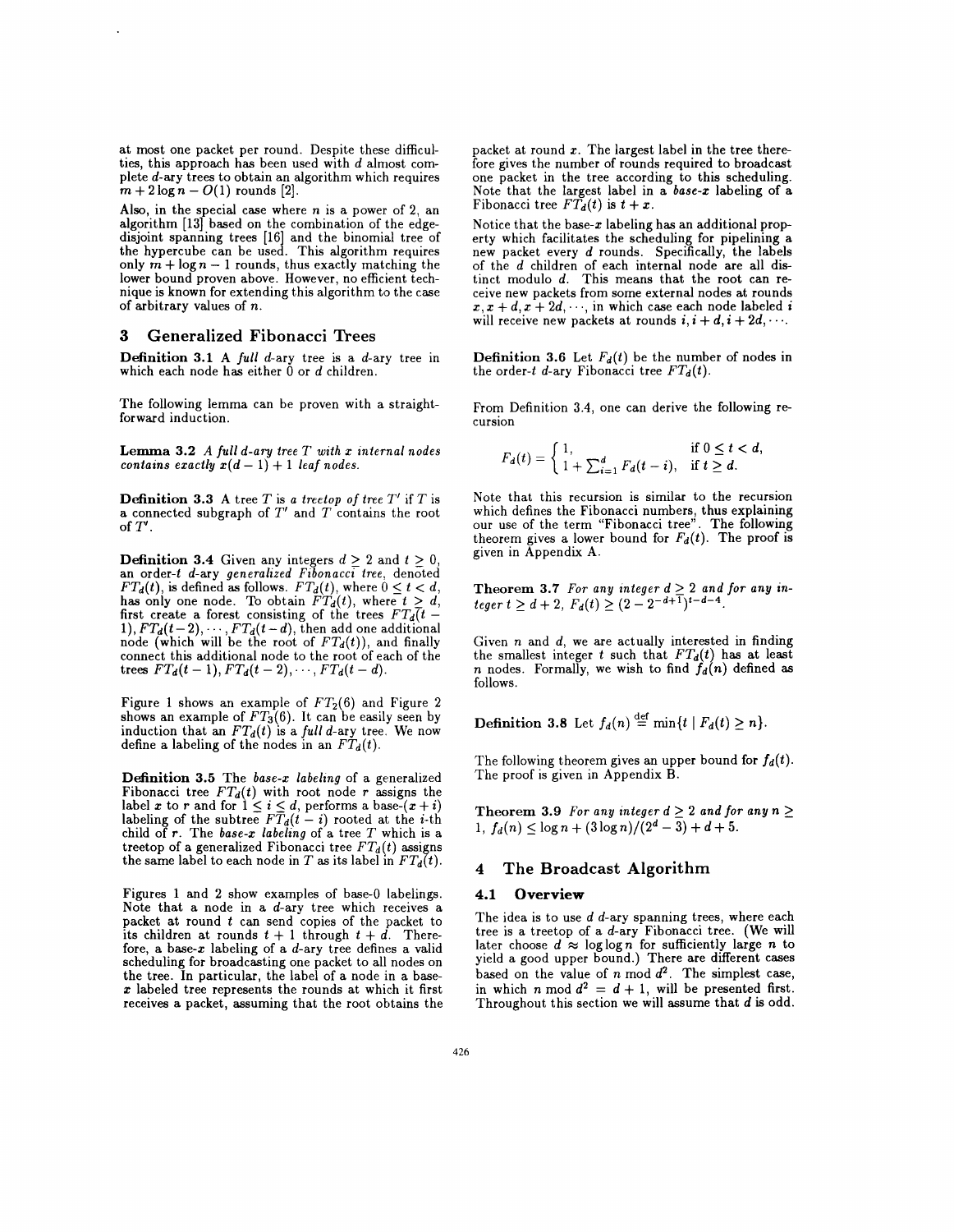#### 4.2 Broadcast among *n* processors when *n* mod  $d^2 = d + 1$

Definition 4.1 Two nodes in <sup>a</sup> d-ary tree are in the same *sibling set* if they have the same parent. <sup>A</sup> sibling set consisting entirely of leaf nodes is called a *leaf sibling set.*

Let  $s = (n-1)/d$  and note that *s* mod  $d = 1$ . Remove the broadcaster and partition the  $n-1$  remaining processors into *d* groups of size *s*, and number the groups 0 through  $d - \tilde{1}$ . Next, build a tree  $T_0$  which spans the processors in group 0 and has the following properties:

- 1.  $T_0$  is a treetop of  $FT_d(t)$ , where  $t = f_d(s)$ .
- 2.  $T_0$  is a full *d*-ary tree.

Note that  $T_0$  can be obtained from  $FT_d(t)$  by successively removing leaf sibling sets until *s* nodes remain. Next, for each  $i, \, 1 \leq i \leq d - 1,$  create a tree  $T_i$  which is isomorphic to  $T_0$  and which spans the processors in group *i*, and let  $r_i$  denote the root of  $\tilde{T}_i$ . Figure 3 shows an example of  $T_0$ ,  $T_1$  and  $T_2$  when  $n = 22$  and *d= 3.*

We are now ready to extend the *Ii's* so that each of them spans all of the  $n-1$  processors other than the broadcaster. More specifically, we will extend each tree  $T_i$  to obtain a new tree  $\tilde{T}_i$  by adding d children to each leaf in  $T_i$ . Let  $x = (s - 1)/d$  and note that it follows from Lemma 3.2 that each tree  $T_i$  has exactly *x* internal nodes and  $x(d-1)+1 = (s-1)(d-1)/d+1$ leaves. Therefore, adding *d* children to each leaf in  $T_i$ <br>will add exactly  $(s-1)(d-1)+d = s(d-1)+1$  nodes, and each tree  $T_i$  will have exactly  $s + s(d-1) + 1 = n$ nodes. However, our goal is to have each  $T_i$  span the  $n-1$  processors other than the broadcaster, so each  $\hat{T}$  has 1 extra node. In order to accommodate this extra node, we will pretend that we have 1 additional processor, called the *virtual processor* and denoted *v,* which is not in any of the  $T_i$ 's but which will be a leaf in all of the  $\ddot{T}_i$ 's.

The  $T_i$ 's are created as follows. For each i where  $0 \leq$  $i \leq d-1$ , pair all but one of the leaves in  $T_i$  with the sibling sets in the  $d-1$  trees  $T_j$  where  $j \neq i$ . Each leaf in  $T_i$  and each sibling set in  $T_j$  where  $j \neq i$  must appear in exactly one of these pairs, but otherwise the pairing is arbitrary. Next, take the one remaining leaf<br>in  $T_i$  and pair it with the set  $R_i = \{r_j | j \neq i\} \cup \{v\}.$ The tree  $\hat{T}_i$  is obtained from the tree  $T_i$  by taking the *d* nodes that are paired with each leaf node in  $T_i$ and making them children of that leaf node. Figure 4 shows an example of  $T_0$  when  $n = 22$  and  $d = 3$ .

At this point we have a single broadcaster and a forest of *d* trees,  $T_0$  through  $T_{d-1}$ , which collectively span the  $n-1$  processors other than the broadcaster. Also, we have a virtual processor *v* which is not in any of the  $T_i$ 's, and extensions of the  $T_i$ 's,  $\hat{T}_0$  through  $\hat{T}_{d-1}$ , each of which spans the *n* processors (mcludmg *v)* other than the broadcaster. All that remains is to define a schedule for broadcasting the packets along the  $\hat{T}_i$ 's. We will define this schedule by labeling each of the  $T<sub>i</sub>$ 's. Note that each processor appears in all d of the  $T_i$ 's, so it will receive d different labels. We will let  $l_i(p)$  denote processor *p*'s label in tree  $\hat{T}_i$ . These labels are defined as follows.

Definition 4.2 Let  $p_i$  denote an arbitrary processor in  $T_i$  and for  $0 \leq j \leq d - 1$ , let  $q_j$  denote  $p_i$ 's parent in  $\hat{T}_j$  (if such a parent exists). Let  $l_i(p_i)$  be the label assigned to  $p_i$  by a base-*i* labeling of  $T_i$ . For each *j* where  $0 \le j \le d - 1$  and  $i \ne j$ , let  $l_j(p_i)$  be the smallest integer greater than  $l_j(q_j)$  such that  $l_j(p_i)$  +  $j \equiv l_i(p_i) + i \pmod{d}$ . Finally, if  $q_j$  is *v*'s parent in  $\hat{T}_j$ , let  $I_j(v)$  be the smallest integer greater than  $I_j(q_j)$ such that  $l_i(v) \equiv j \pmod{d}$ .

The following lemmas show that these labels can be used to schedule the broadcasting of the packets along the  $T_i$ 's.

Lemma 4.3 *If processor q is the parent of processor p* in tree  $\hat{T}_i$ , where  $0 \le i \le d-1$ , then  $l_i(q) < l_i(p)$ .

**Proof:** If *p* is an internal node of  $\hat{T}_i$ , then both *p* and  $q$  are in  $T_i$  and the lemma follows from the fact that a base-i labeling of *Ii* assigns smaller labels to parents than to children. If *p* is a leaf node in  $T_i$ , then it is clear from the construction given above that  $l_i(q) < l_i(p)$ .  $\Box$ 

Lemma 4.4 *If processor q is an internal node* in *tree*  $\hat{T}_k$ ,  $0 \leq k \leq d-1$ , and processors  $p_i$  and  $p_j$  are distinct *children of q in*  $\hat{T}_k$ *, then*  $l_k(p_i) \neq l_k(p_j) \pmod{d}$ .

**Proof:** If  $p_i$  and  $p_j$  are internal nodes of  $T_k$ , then both  $p_i$  and  $p_j$  are in  $T_k$  and the lemma follows from the fact that a base-k labeling of  $T_k$  assigns distinct labels, modulo d, to siblings. Otherwise, if  $p_i$  and  $p_j$ are siblings in some tree  $T_h$ , then  $l_k(p_i) + k \equiv l_h(p_j) + h \pmod{d}$ , so  $l_k(p_i) + l_h(p_j) \equiv l_h(p_i) + l_k(p_j)$  (mod *d*). However,  $l_h(p_j) \neq l_h(p_i)$  (mod *d*) so it follows that  $l_k(p_j) \neq$  $l_k(p_i) \pmod{d}$ .

Otherwise, assume without loss of generality that  $p_i = r_i$  and  $i \neq k$ . If  $p_j = r_j$  where  $j \neq k$  and  $j \neq i$ . then  $l_k(p_i) + k \equiv 2i \pmod{d}$  and  $l_k(p_j) + k \equiv 2j$  $(\text{mod } d)$ , which implies that  $l_k(p_i) \neq l_k(p_j) \pmod{d}$ (because *d* is odd). Finally, if  $p_j = v$ , then  $l_k(p_i) + k =$ 2*i* (mod *d*) and  $l_k(p_j) \equiv k \pmod{d}$ , which implies that  $l_k(p_j) + k \equiv 2k \pmod{d}$  and  $l_k(p_i) \not\equiv l_k(p_j)$ (mod d) (because d is odd).  $\Box$ 

Lemma 4.5 *Let P be any processor (including v) other than the broadcaster, and let i a.nd* j *be distinct*  $integers \ where \ 0 \leq i \leq d-1 \ \ and \ 0 \leq j \leq d-1. \ \ Then$  $l_i(p) \not\equiv l_j(p) \pmod{d}$ .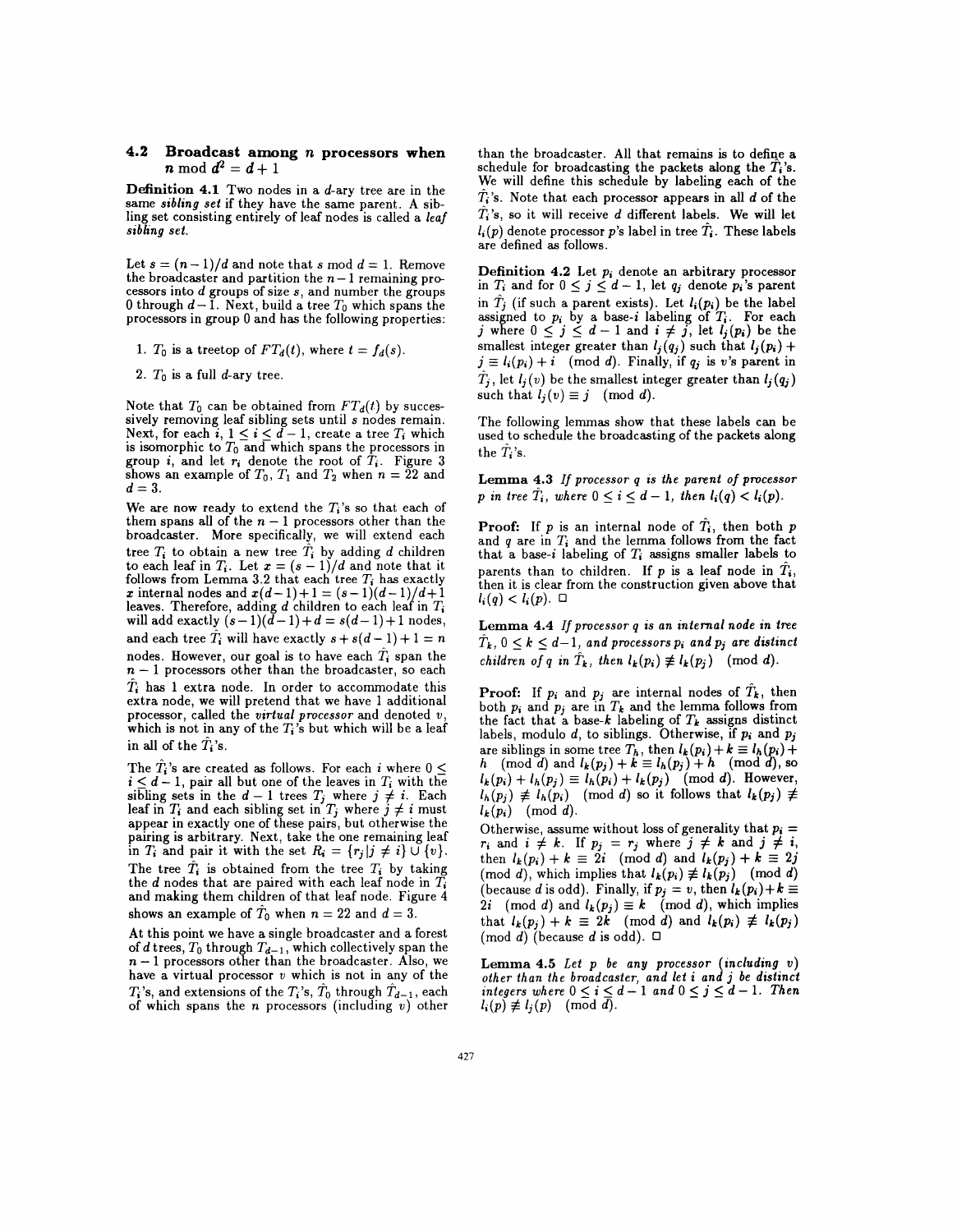**Proof:** If  $p = v$  then  $l_i(p) \equiv i \pmod{d}$  and  $l_j(p) \equiv j$ (mod *d*), so  $l_i(p) \neq l_j(p) \pmod{d}$ . Otherwise, p is in some tree  $T_h$  where  $0 \leq h \leq d-1$ . In this case,  $l_i(p)+i\equiv l_h(p)+h \pmod{d} \text{ and } l_j(p)+j\equiv l_h(p)+h$  $p(\text{mod } d)$ , which implies that  $l_i(p) \not\equiv l_j(p) \pmod{d}$ .

**Lenuna 4.6** *It is possible to broadcast* m *packets among n* processors in  $m + f_d(\frac{n-1}{d}) + d - 1$  *rounds,* assuming *n* mod  $d^2 = d + 1$  and  $d \geq 3$  *is an odd integer.*

**Proof:** The broadcaster can send out the m packets in a round-robin fashion to each of the  $T_i$ 's. Each processor p receives its first packet in tree  $\hat{T}$ , at  $l_i(p)$  and successive packets in tree  $T_i$  at rounds  $l_i(p) + d$ ,  $l_i(p) + 2d$ ,  $\dots$  Whenever a processor  $p$  that is an internal node in  $\hat{T}_i$  receives a packet it sends copies of the packet to its d children in  $T_i$ , in increasing order according to the children's labels in  $\hat{T}$ . From the previous lemmas, and the fact that each processor is an internal node in at most one of the  $\hat{T}_i$ 's, it follows that this broadcasting schedule requires each processor to receive at most one packet per round and to send at most one packet per round. Finally, note that at most  $f_d(\frac{n-1}{d}) + d$  rounds are required to pass any single packet from the broadcaster to all of the remaining processors. Therefore, the broadcast completes in  $m + f_d(\frac{n-1}{d}) + d - 1$  rounds.  $\Box$ 

#### **4.3 Broadcast among** *n* **processors when**  $n \mod d = 1$

We will now show how the construction given in the previous subsection can be extended to handle the case where *n* mod  $d = 1$ . Let  $n = n' + \beta d$  where *n'* and  $\beta$ are integers,  $0 \le \beta \le d - 1$ , and  $n' \text{ mod } d^2 = d + 1$ . Note that the construction given in the previous subsection can be used to perform the broadcast among *n'* of the processors. Therefore, all that is required is that we insert the  $\beta d$  additional processors into the broadcast without greatly increasing the time requirement of the algorithm. **In** fact, we will be able to insert these  $\beta d$  additional processors while only increasing the number of rounds required by one.

The idea is to insert the *i*-th additional processor into the middle of the edge entering the *i*-th leaf of  $\hat{T}_i$ , where  $0 \leq j \leq d - 1$  (note that *n* must be sufficiently large with respect to  $d$ , so that  $\hat{T}_i$  will have at least  $\beta d$  leaves). Figure 5 shows an example of the modified  $\hat{T}_0$  from Figure 4 when  $n = 28$  and  $d = 3$ . Thus each of the additional processors will appear in all d of the  $T_i$ 's and will have a single child in each of them. In each of these  $\hat{T}_i$ 's, if an additional processor receives a packet from its parent at round *t* it will simply pass this packet on to its (only) child at round  $t + 1$ .

There are two complications regarding the scheduling of the broadcast after adding these additional nodes. First, the first  $\beta d$  leaf nodes in each  $\hat{T}_i$  now have to wait one additional round to receive each packet (because the additional processor that was inserted above it introduces a delay of one round). However, note that the number of additional processors is a multiple of d, so either all of the processors in a leaf sibling set in a tree  $\hat{T}_i$  have their labels increased by one or none of them have their labels increased. As a result, all of the processors in a leaf sibling set can be assigned labels that are distinct modulo  $\overrightarrow{d}$  and we are able to use the rules given in Definition 4.2 to label these leaf nodes.

Second, we must show that the additional processors neither receive more than one packet in a round nor send more than one packet in a round. However, this is trivial since each additional processor is inserted in the same location in each of the  $\hat{T}_i$ 's and the labels associated with any given position in each of the  $\ddot{T}_i$ 's are all distinct modulo *d.*

Finally, it is clear that the insertion of the additional processors only increases the number of rounds required by at most one. Combining these observations yields the following lemma.

**Lemma 4.7** It *is possible to broadcast* m *packets among n* processors in  $m + f_d(\frac{n-1}{d}) + d$  rounds, as*suming*  $n > d^2 + d + 1$ , *n* mod  $d = 1$ , and  $d > 3$  *is an odd integer.*

### **4.4 Broadcast among** *n* **processors where** *n* **is arbitrary**

The construction given in the previous subsection can be extended to handle the case of arbitrary *n.* Let  $n = n' + \alpha$  where *n'* and  $\alpha$  are integers,  $0 \le \alpha \le d - 1$ and  $n'$  mod  $d = 1$ . Note that the previous construction can be used to perform the broadcast among *n'* of the processors. Therefore, all that is required is that we insert the  $\alpha$  additional processors into the broadcast in an efficient manner. We will do this by simply creating a linear array of these  $\alpha$  additional processors. The first processor in this linear array will play the role of the virtual processor, *v,* described above. Whenever a processor in this linear array (other than the last one) receives a packet it passes a copy of the packet on to the next processor in the linear array one round later. Because the virtual processor *v* receives all of the broadcast packets in the above algorithm, the additional processors in this linear array will also receive all of the broadcast packets. Finally, note that the addition of this linear array increases the number of rounds required by at most  $d-2$ , as the linear array has at most  $d-1$  processors and the time required to broadcast the packets to the virtual processor was included in the analysis of the previous algorithm. As a result, we have the following lemma.

**Lemma 4.8** It *is possible to broadcast* m *packets among n* processors in  $m + f_d(\frac{n-1}{d}) + 2d - 2$  rounds, assuming  $n \geq d^2 + d + 1$  and  $d \geq 3$  is an odd integer.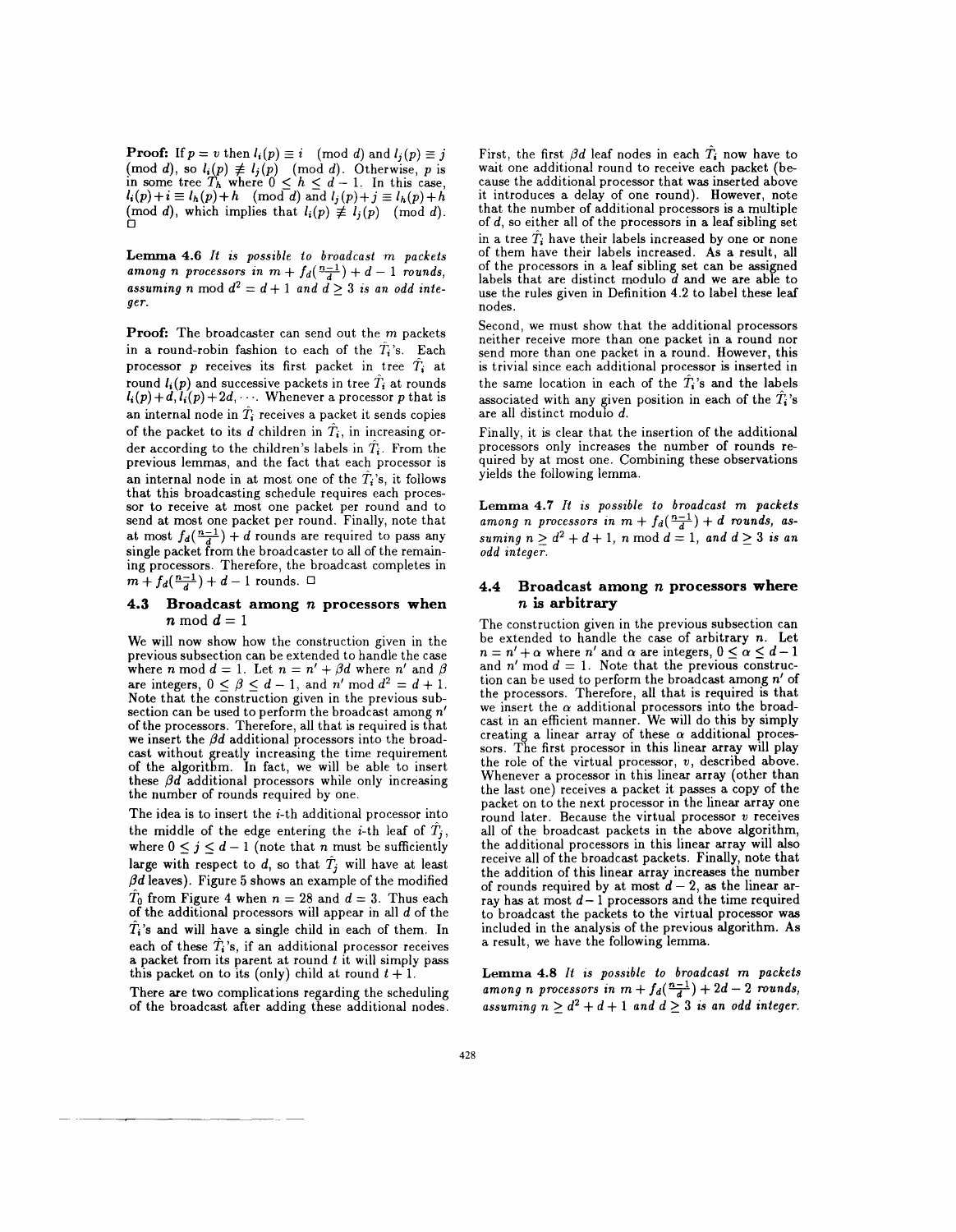We are now prepared to prove the main result of this paper.

**Theorem 4.9** *For all sufficiently large n, it is possible to broadcast* m *packets among n processors in*  $m + \log n + 3 \log \log n + 15$  *rounds.* 

Proof: Let d be the smallest odd integer greater than or equal to  $\log(3 + \log n)$  and note that  $d < 3 + \log \log n$  for all sufficiently large *n*. It follows from Lemma 4.8 that the algorithm described above requires at most  $m+f_d(n)+2d-2$  rounds. From Theorem 3.9,  $f_d(n) \leq$  $\log n + (3 \log n)/(2^d-3) + d+5 < \log n + \log \log n + 11$ . Therefore, the algorithm requires at most  $m + \log n +$  $3 \log \log n + 15$  rounds.  $\Box$ 

Although setting  $d \approx \log \log n$  gives the best asymptotic bounds, it should be noted that even small constant values of d give very good bounds. For example, when  $d = 7$  Theorem 3.9 yields  $f_7(n) \le 1.024 \log n + 12$ and Lemma 4.8 shows that the broadcasting algorithm requires at most  $m + 1.024 \log n + 24$  rounds.

# **A Proof of Theorem 3.7**

The proof relies on the following definition and theorem, which were given by Capocelli *et al.* [6].

### **Definition A.I**

$$
G_d(t) = \begin{cases} 0, & \text{if } t = 0, \\ 1, & \text{if } t = 1, \\ 2^{t-2}, & \text{if } 2 \le t < d, \\ \sum_{i=1}^d G_d(t-i), & \text{if } t \ge d. \end{cases}
$$

**Theorem A.2** (Capocelli *et al.) For any integers d* and *t* where  $d > 2$  and  $t \geq 0$ ,

$$
G_d(t) = \left[ \frac{x-1}{(d+1)x^d - 2d} x^{t-1} + 0.5 \right]
$$

*where*  $x$  *is*  $a$  *constant in the range*  $2 - 2^{-d+1} < x <$  $2 - 2^{-d}$ .

**Lemma A.3** For any integers  $d$  and  $t$  where  $d \geq 2$ *and*  $t \geq d - 2$ ,  $F_d(t) \geq G_d(t - d + 3)$ .

**Proof:** It is straightforward to verify that  $F_d(t) = 2^{t-d}d + 1 \ge 2^{t-d+1}$  if  $d \le t < 2d$ . Also, note that  $F_d(d-2) = 1 = G_d(1)$ , that  $F_d(d-1) = 1 = G_d(2)$ , and that  $G_d(d) = 2^{d-2}$ . Therefore, it follows that for any  $t$  where  $d-2 \leq t \leq 2d-3,$   $F_d(t) \geq G_d(t-d+3).$ It then follows by induction that for any *t* where *t*  $2d - 2$ ,  $F_d(t) \ge G_d(t - d + 3)$ .  $\Box$ 

Theorem A.2 and Lemma A.3 can then be used to prove Theorem 3.7.

**Proof:** From Theorem A.2,

$$
G_d(t) \geq \frac{1 - 2^{-d+1}}{(d+1)(2 - 2^{-d})^d - 2d} (2 - 2^{-d+1})^{t-1} + 0.5
$$
  
 
$$
\geq \frac{1}{11} (2 - 2^{-d+1})^{t-1}
$$
  
 
$$
\geq (2 - 2^{-d+1})^{t-7}
$$

when  $d \geq 2$  and  $t \geq 5$ . Therefore, when  $d \geq 2$  and  $t \geq d - 2$ , it follows from Lemma A.3 that  $F_d(t)$  $G_d(t-d+3) \geq (2 - 2^{-d+1})^{t-d-4}$ . 0

## **B Proof of Theorem 3.9**

**Proof:** Let  $y = \lfloor \log n + (3\log n)/(2^d - 3) + d + 5 \rfloor$ and note that

$$
y \ge \log n + (3\log n)/(2^d - 3) + d + 4
$$
  
=  $2^d (\log n)/(2^d - 3)) + d + 4$   

$$
\ge 2^d (\log n)/(2^d - \log e - 1)) + d + 4.
$$

Using a Taylor Series expansion, we have

$$
\log(2 - a) = 1 - (\log e) \sum_{i=1}^{\infty} (a/2)^i / i
$$

$$
\mathbf{s}\mathbf{o}
$$

$$
\log(2 - 2^{-d+1}) = 1 - (\log e) \sum_{i=1}^{\infty} 2^{-di} / i
$$
  
\n
$$
\geq 1 - (\log e) \sum_{i=1}^{\infty} 2^{-di}
$$
  
\n
$$
= 1 - (\log e) / (2^d - 1)
$$

and

$$
1/\log(2 - 2^{-d+1}) \le (2^d - 1)/(2^d - \log e - 1)
$$
  
 
$$
\le 2^d/(2^d - \log e - 1).
$$

Therefore

$$
y \ge (\log n)/\log(2 - 2^{-d+1}) + d + 4
$$

 $y - d - 4 \ge (\log n)/\log(2 - 2^{-d+1})$ 

and

$$
f_{\rm{max}}
$$

and

$$
(y-d-4)\log(2-2^{-d+1}) \geq \log n
$$

and

$$
n \le (2 - 2^{-d+1})^{y-d-4} \le F_d(y)
$$

from Theorem 3.7. Thus  $F_d(y) \ge n$  which implies that  $f_d(n) \leq y \leq \log n + (3\log n)/(2^d - 3) + d + 5$ .  $\Box$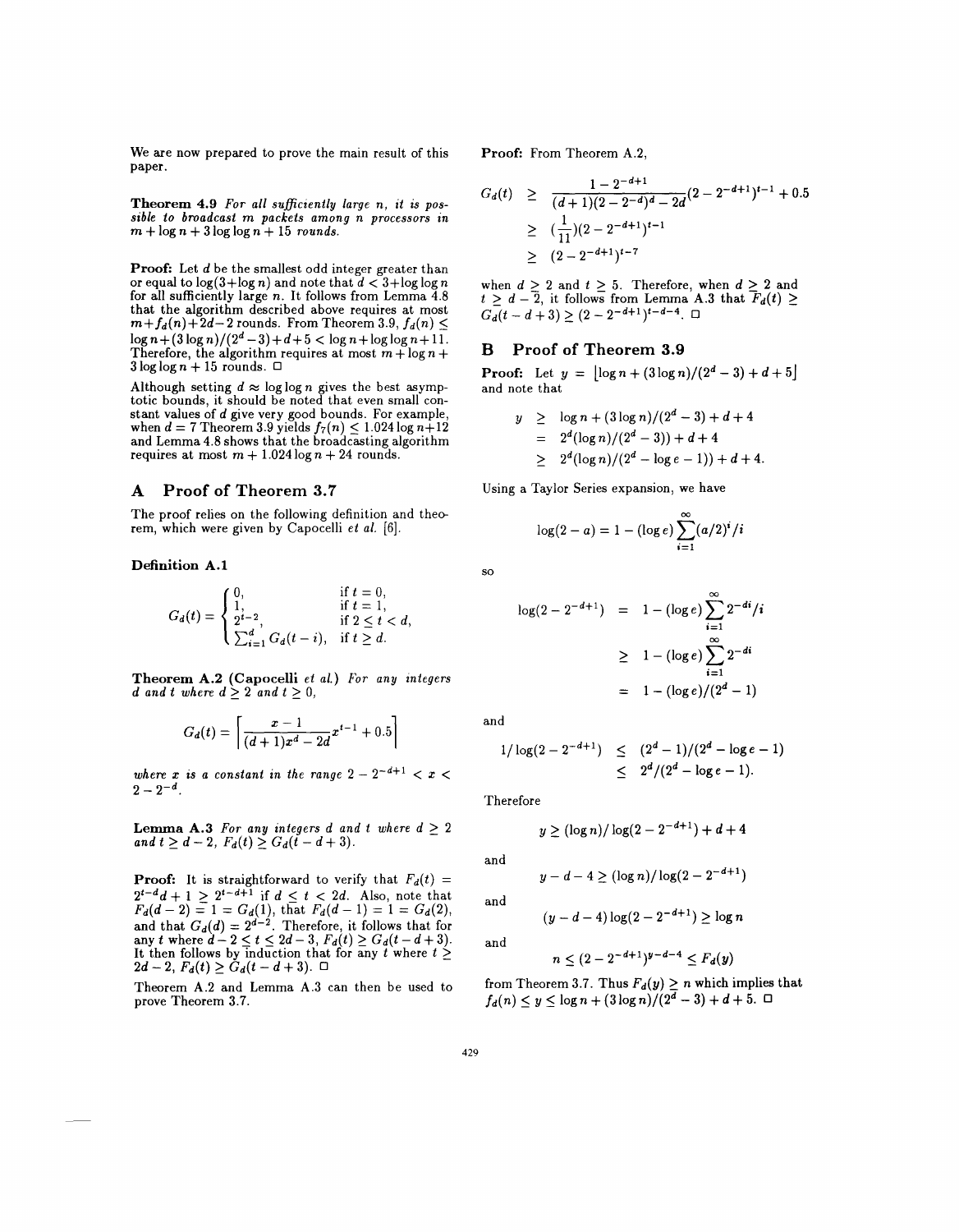# **References**

- [1] Noga Alon, Amnon Barak, and Udi Manber. On disseminating information reliably without broadcasting. In *International Conference on Distributed Computing Systems,* pages 74-81, 1987.
- [2] Amotz Bar-Noy and Shlomo Kipnis. Designing broadcasting algorithms in the postal model for message-passing systems. Technical report, IBM RC 17429, November 1991.
- [3] C. Baru, S. Padmanbhan, Q. Stout, and B. Wagar. A comparison of join algorithms for hypercubes. In *The Fourth Conference on Hypercubes, Concurrent Computers, and Applications,* pages 469-474, 1989.
- [4] John Beetem, Monty Denneau, and Don Weingarten. The GF-11 supercomputer. In *International Symposium on Computer Architecture,* pages 108-115, 1985.
- [5] J. Bruck, R. Cypher, C.T. Ho, and E. Upfal. A proposal for the topology and wiring of the Green Vulcan. Technical Report RJ 8015, IBM Almaden Research Center, March 1991.
- [6] R. Capocelli, G. Cerbone, P. Cull, and J. Holloway. Fibonacci facts and formulas. In *Workshop on Sequences,* pages 123-137, Positano, Italy, 1988.
- [7] P.R. Cappello. Gaussian elimination on a hypercube automaton. J. *Parallel Distributed Comput.,* 4:288-308, 1987.
- [8] E. Cockayne and A. Thomason. Optimal multi-message broadcasting in complete graphs. In *Eleventh SE Conference on Combinatorics, Graph Theory and Computing,* pages 181-199, 1980.
- [9] Arthur M. Farley. Broadcast time in communication networks. *SIAM* J. *Appl. Math., 39(2):385-* 390, October 1980.
- [10] Dennis Gannon and John Van Rosendale. On the impact of communication complexity in the design of parallel numerical algorithms. *IEEE Trans. Computers,* 33(12):1180-1194, December 1984.
- [11] G.A. Geist and Michael T. Heath. Matrix factorization on a hypercube multiprocessor. In *Hypercube Multiprocessors* 1986, pages 161-180. SIAM, 1987. Edited by Michael T. Heath.
- [12] S. M. Hedetniemi, S. T. Hedetniemi and A. L. Liestman, A survey of gossiping and broadcasting in communication networks, *Networks,* Vol. 18, pp. 319-349, 1988.
- [13] Ching-Tien Ho. Optimal broadcasting on SIMD hypercubes without indirect addressing capability. *Journal on Parallel and Distributed Computing,* 13(2):246-255, October 1991.
- [14] S. Lennart Johnsson. Communication efficient basic linear algebra computations on hypercube architectures. J. *Parallel Distributed Comput.,* 4(2):133-172, April 1987.
- [15] S. Lennart Johnsson and Ching-Tien Ho. Ma*trix Multiplication on Boolean Cubes Using Generic Communication Primitives,* pages 108- 156. SIAM, 1989. In Parallel Processing and Medium-Scale Multiprocessors, edited by Arthur Wouk.
- [16] S. Lennart Johnsson and Ching-Tien Ho. Spanning graphs for optimum broadcasting and personalized communication in hypercubes. *IEEE Trans. Computers,* 38(9):1249-1268, September 1989.
- [17] Cleve Moler. Matrix computation on distributed memory multiprocessors. In *Hypercube Multiprocessors* 1986, pages 181-195. SIAM, 1987. Edited by Michael T. Heath.
- [18] H. Sullivan and T. R. Bashkow. A large scale homogeneous, fully distributed parallel machine. In *Proceedings of the fourth Annual Symposium on Computer Architecture,* pages 105-124, March 1977.